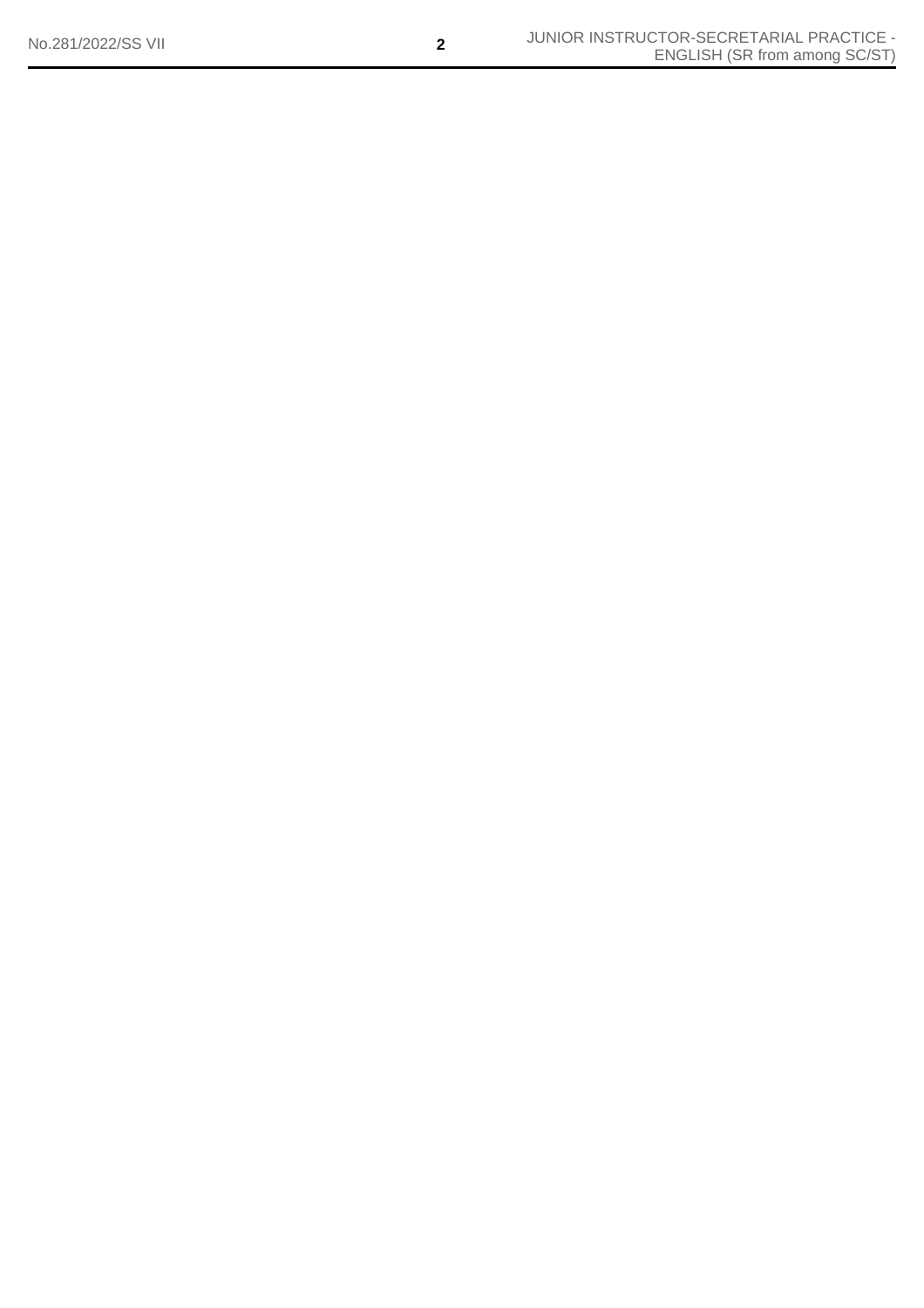**NOTE (1)** :-The Ranked List will be in force till the publication of a new Ranked List after the expiry of a minimum period of one year or till the expiry of three years which ever is earlier. Candidates will be advised for appointment in accordance with the rules and orders regarding reservation and rotation as amended from time to time, if applicable, against vacancies reported to the Commission during the pendency of this list. As the advice for appointment depends on the occurrence of vacancies, there is no guarantee that all candidates included in the list will secure appointment The candidates remaining in the list at the time of cancellation will have no claim at all for appointment on the basis of the inclusion of their names in the list.

**NOTE (2)** :- According to the existing procedure, revaluation of Answer Script is not allowed. But Answer Scripts will be rechecked if the candidates apply for in the prescribed application form available free of cost from the Enquiry Sections of the various Offices of the Commission or its photocopy, or downloaded and printed in A 4 size paper from the Commission's website www.keralapsc.gov.in or Photocopied there from along with prescribed fee of Rs. 85/- (Rupees Eighty Five Only) under the Head of Account 0051 - PSC - 105 State PSC 99 - Examination Fee addressed to the Deputy Secretary (Examinations)-II, Kerala Public Service Commission, Pattom P.O.,Thiruvananthapuram-695004. Applications submitted in any other manner will not be considered. A period of 45 (Forty Five) days time to apply for rechecking of Answer Scripts will be allowed to candidates with effect from the Date of uploading of the Ranked List in the Commission's website (on or before 25.07.2022 ). The candidates can avail only one chance after the Approval of Ranked List. Rechecking of invalidated answer scripts due to any defects will not be considered. Application for Rechecking received after the stipulated time will not be entertained and Fee once remitted will not be refunded.

**NOTE (3)** :- Candidates who wish to obtain a photocopy of their OMR Answer Sheets (Part A & Part B) relating to this selection shall remit a Fee of Rs. 335/- (Rupees Three Hundred and Thirty Five only) in any of the Treasuries in the State (Head of Account : 0051 - PSC - 800 - State PSC -99-Other Receipts). The duly filled in application in the prescribed form available from the Commission's website www.keralapsc.gov.in along with the original chalan should be submitted to the Deputy Secretary (Examinations)-II, Kerala Public Service Commission, Pattom P.O., Thiruvananthapuram- 695004 within 45 (Forty Five) days from the date of uploading of the Ranked List in the Commission's website.. The copy of an answer sheet will be issued only once to a candidate.Copies of OMR answer sheets invalidated due to any defect will not be issued. Candidates are prohibited from applying for copy of an answer sheet which is not their own, and legal proceedings will be initiated against those who do so. The last date for receipt of applications is 25.07.2022. Applications received after the prescribed date will not be entertained.

**NOTE (4)** :- The entries put in column (9) are based on the Communities specified by the candidate in their Application forms and proved by them with necessary documents. The candidate whose Communities have not been correctly noted in the Ranked List as proved by them in their Application should intimate the fact to the Deputy Secretary (Examinations) -I, Kerala Public Service Commission, Thiruvananthapuram - 695004 within one month from the Date of publication of the Ranked List to get the benefit of Reservation to which they are entitled to. In the absence of timely information regarding discrepancies if any, the candidate will be advised as incorporated in the Ranked List.

**NOTE (5)** :- Any candidate can relinquish his/her right for appointment in writing duly attested by a Gazetted Officer of State/ Central Government with Signature, Name, Designation and Office Seal along with a notarized affidavit and a self attested copy of an ID proof bearing photograph as enlisted in the general conditions. The request for relinquishment received within 15 days from the date of publication of Ranked List in the official website of the Commission will be honoured against the requisitions of vacancies that are pending with the Commission up to the finalization of the Ranked List. After the publication of the Ranked List, the request for relinquishment will be considered only if such request is received on or before the date of receipt of requisition, based on which he/she is to be advised.

**NOTE (6)** :- The A part and B part of OMR scripts will be destroyed after completing 6 months period from the date of finalisation of Ranked list, i.e. on 06.12.2022.